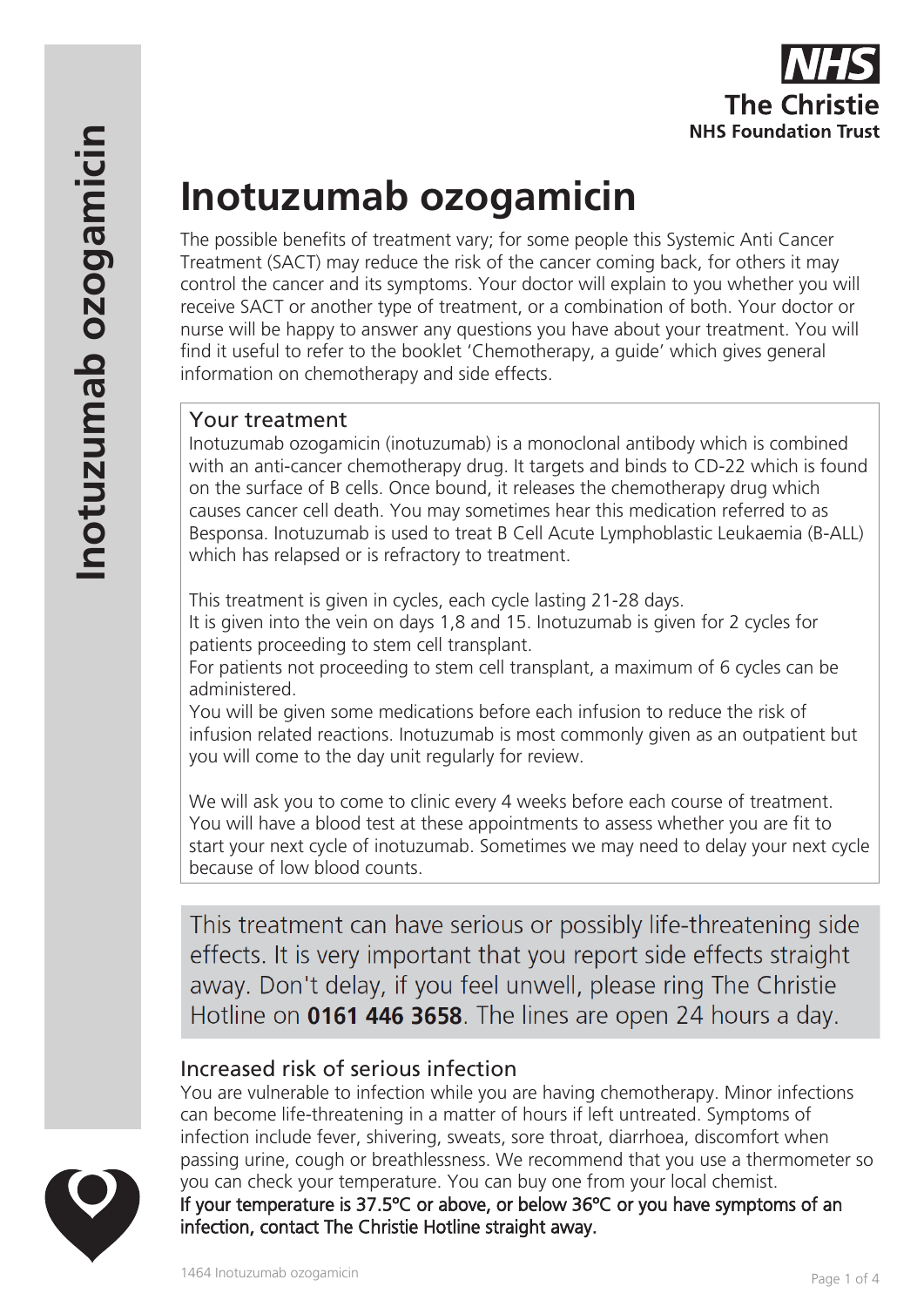# Possible side effects

Chemotherapy can cause many different side effects. Some are more likely to occur than others. We are all different, so we may get different side effects with varying severity. Most side effects are usually temporary, but in some rare cases they can be life-threatening. It is important to tell your hospital doctor or nurse about any side effects so they can be monitored and, where possible, treated.

# Common side effects (more than 1 in 10)

## • Low white count

When your white cells are low you will be at an increased risk of infections. If your white cells are very low you may need extra antibiotics and/or GCSF growth-factor injections.

## • Bruising or bleeding

This treatment can reduce the production of platelets which help the blood to clot. Tell your doctor if you have unexplained bruising or bleeding, such as nosebleeds, bloodspots or rashes on the skin and bleeding gums. You may need a platelet infusion.

## • Anaemia (low number of red blood cells)

While having this treatment you may become anaemic. This may make you feel tired and breathless. Let your doctor or nurse know if these symptoms are a problem. You may need a blood transfusion and/or an erythropoietin growth-factor injection.

#### • Fatigue

Tiredness and fatigue can happen during and after treatment. Doing gentle exercises each day can help keep your energy up but make sure to take plenty of rest if you need it and ask others for help.

#### • Fever

Please let your healthcare professional know urgently if you have a temperature greater than 37.5ºC

#### • Altered liver enzymes

You will have regular blood tests to check on the enzymes in your liver.

### Uncommon side effects (less than 1 in 10)

### • Venous occlusive disease (VOD)

A serious, but uncommon side effect of inotuzumab is veno-occlusive disease (VOD). Your team will keep a close eye on you for signs of a painful enlarged liver, rapid weight gain from fluid retention, and rising bilirubin levels.

## The following symptoms require medical attention, but are not an emergency. Contact your health care provider within 24 hours of noticing any of the following:

- Nausea (interferes with ability to eat and unrelieved with prescribed medication)
- Vomiting (vomiting more than 4 5 times in a 24 hour period)
- Diarrhoea (4 6 episodes in a 24-hour period)
- Constipation unrelieved by laxative use.
- Extreme fatigue (unable to carry out self-care activities)
- Mouth sores (painful redness, swelling and ulcers)
- Yellowing of the skin or eyes
- Swelling of the feet or ankles. Sudden weight gain.
- Signs of infection such as redness or swelling, pain on swallowing, coughing up mucus, or painful urination.
- Unable to eat or drink for 24 hours or have signs of dehydration: tiredness, thirst, dry mouth, dark and decreased amount of urine, or dizziness.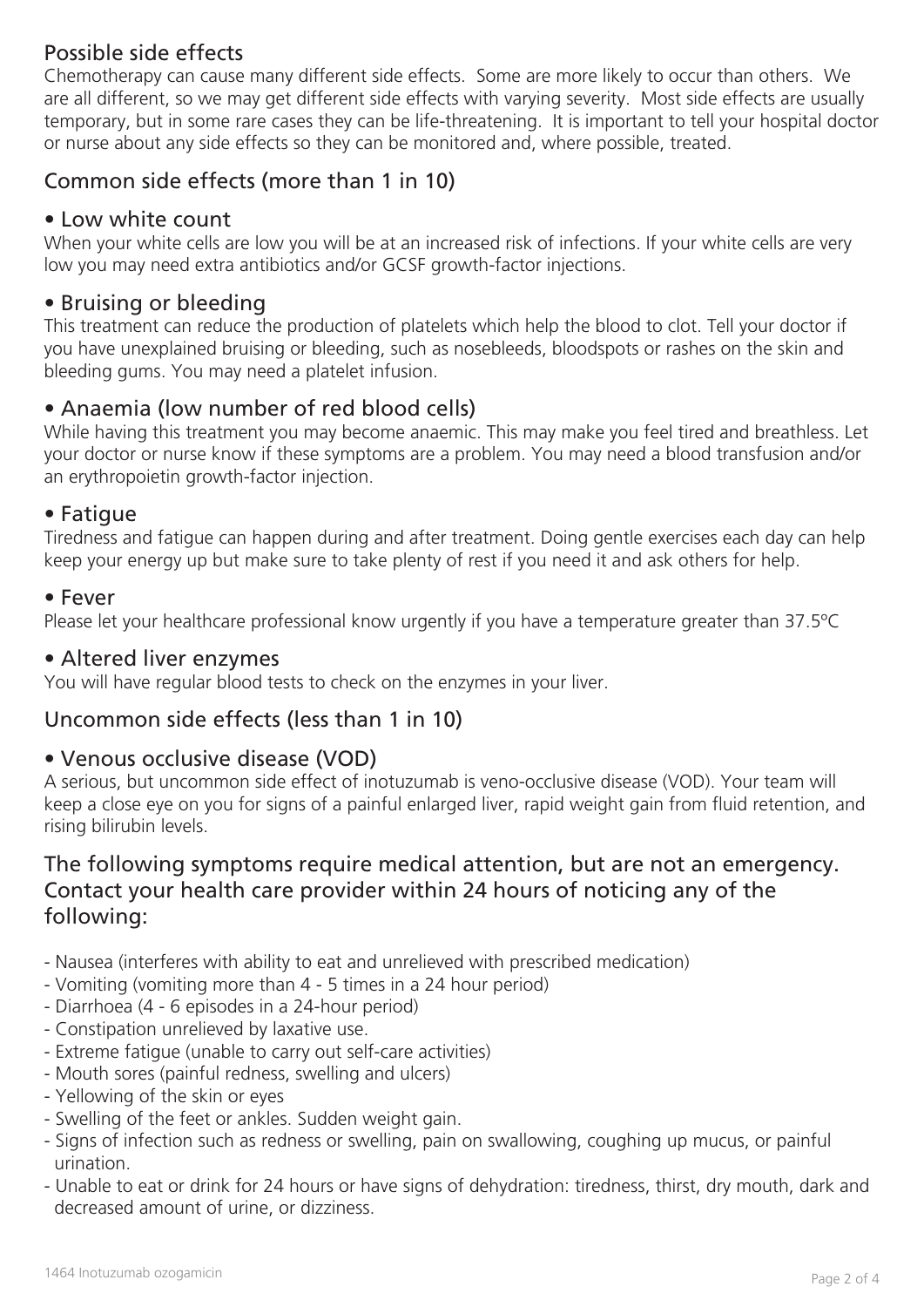## Serious and potentially life threatening side effects

In a small proportion of patients chemotherapy can result in very severe side effects which may rarely result in death. The team caring for you will discuss the risk of these side effects with you.

#### Late side effects

Some side effects may become evident only after a number of years. In reaching any decision with you about treatment, the potential benefit you receive from treatment will be weighed against the risks of serious long term side effects to the heart, lungs, kidneys and bone marrow. With some drugs there is also a small but definite risk of developing another cancer. If any of these problems specifically applies to you, the doctor will discuss these with you and note this on your consent form.

#### Sex, contraception and fertility

Women of childbearing potential should avoid becoming pregnant while receiving inotuzumab.

Women should use effective contraception during treatment and for at least 8 months after the last dose. Men with female partners of childbearing potential should use effective contraception during treatment and for at least 5 months after the last dose.

#### **Pregnancy**

Inotuzumab must not be used during pregnancy unless the potential benefit to the mother outweighs the potential risks to the foetus. Pregnant women, or patients becoming pregnant while receiving inotuzumab, or treated male patients as partners of pregnant women, must be apprised of the potential hazard to the foetus.

#### Breast feeding

There is no data on the presence of inotuzumab or its metabolites in human milk; the effects on the breast fed child, or the effects on milk production. Because of the potential for adverse reactions in breast fed children, women must not breast feed during treatment with inotuzumab and for at least 2 months after the final dose.

#### **Fertility**

Based on non-clinical findings, male and female fertility may be compromised by treatment with inotuzumab. Both men and women must seek advice for fertility preservation before treatment.

#### **Contacts**

If you have any general questions or concerns about your treatment, please contact the Haematology team.

- Lisa Jeffrey, Emma Whitham and Decima Govett, 0161 918 7962 Haematology nurse specialists
- Haematology and transplant day unit 0161 446 3924
- General enquiries 0161 446 3000
- For urgent advice ring The Christie Hotline 0161 446 3658 (24 hours)

Your consultant is: .....................................................................

Your hospital number is: ...........................................................

Your key worker is: ....................................................................